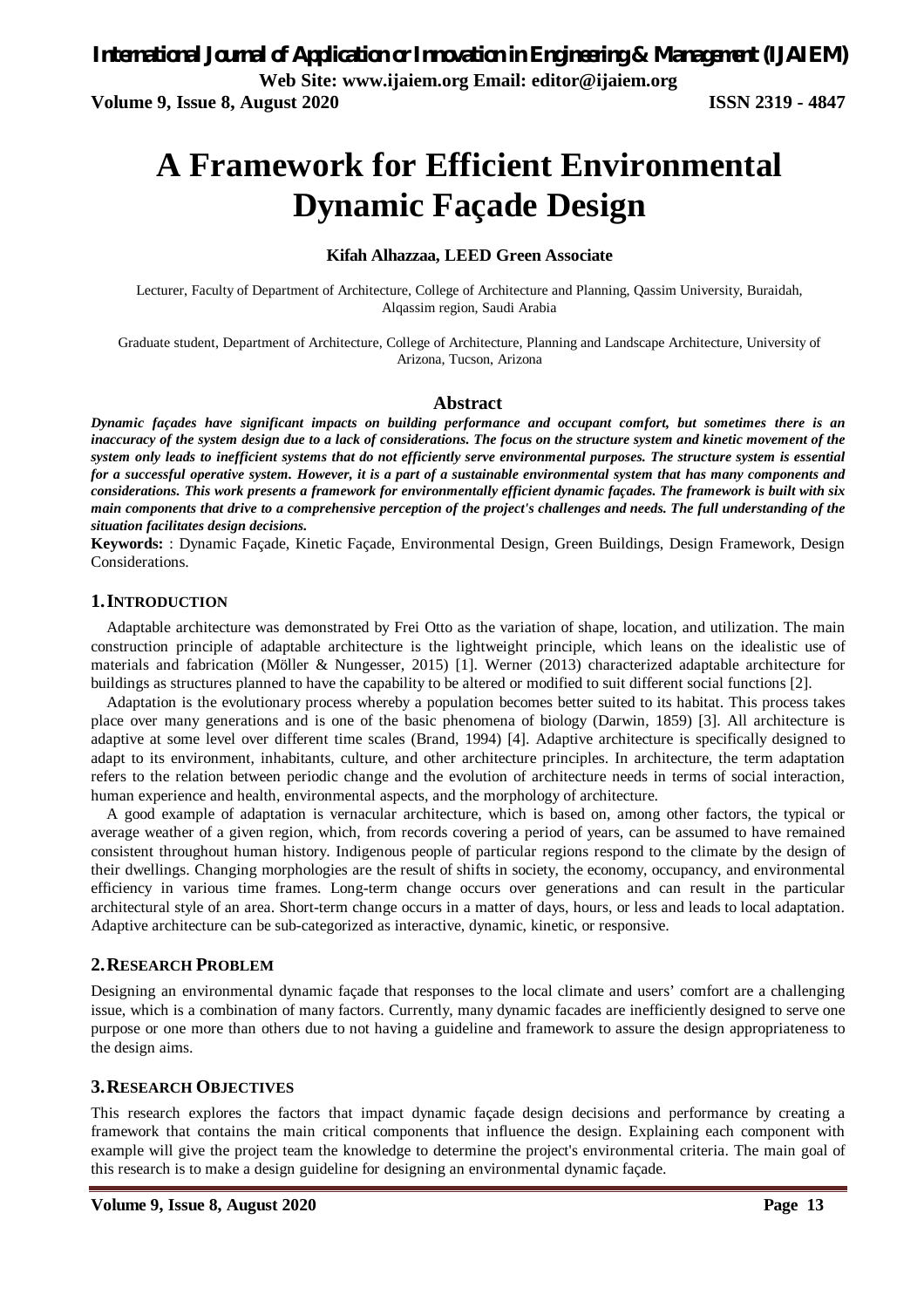# *International Journal of Application or Innovation in Engineering & Management (IJAIEM)*

**Web Site: www.ijaiem.org Email: editor@ijaiem.org**

**Volume 9, Issue 8, August 2020 ISSN 2319 - 4847**

#### **4.ENVIRONMENTAL DYNAMIC FAÇADE OBJECTIVES**

#### *Energy Reduction*

The dominance of climate change has created a growing need for new systems that have positive impacts on energy use and human comfort in interior spaces. Buildings, both residential and commercial, are responsible for about one-third of total energy consumption (Figure 1.). The amount of energy usage is reflected in CO2, which represents 81% of greenhouses gases, as shown in Figure 2. Figure 3. presents CO2 by source in the United States and illustrates that the main source of CO2 is the production of electrical energy. Energy conservation is considered the first priority for designers, developers, and planners working in community development since it has a positive impact on reducing consumption (KwH or KBTU/hour), avoiding greenhouse gas emissions (i.e., CO2, NOX, SO2), conserving water, and saving money. The production of one KWh of electricity releases 2.3 pounds of carbon dioxide into the atmosphere.



**Figure 1.** Energy usage by building sector (U.S. Energy Information Administration, EIA)

(U.S. EIA)

#### *Daylight Quality*

In 1880, electric light replaced traditional light sources when Thomas Edison introduced the first incandescent lamp. Today, electric lighting consumes up to half of all electricity in commercial buildings, producing a heat load similar to that of HVAC systems, as shown in Figure 4. Designs that integrate daylight with electric lighting have great energysaving potential in buildings. In addition, daylight enhances human health and psychological wellbeing in many ways. (Humphris, 1924; Kellog,1910; Kovacs, 1924). Luckiesh (1924) stated that there is an advantageous impact of daylight on human health and concluded that "working men are depressed by improper and inadequate lighting" Numerous early 20th-century authors discussed (see e.g., Elton, 1920; Weston, 1921; Weston & Taylor, 1926) the beneficial impact on occupants' productivity associated with illumination level and performance [5]. Successful integration of light in a space hinges on the skillful design of daylight and electric lighting systems, including selection of the type of bulbs, ballasts, and fixtures, but most importantly, the method of control between daylight and electric light.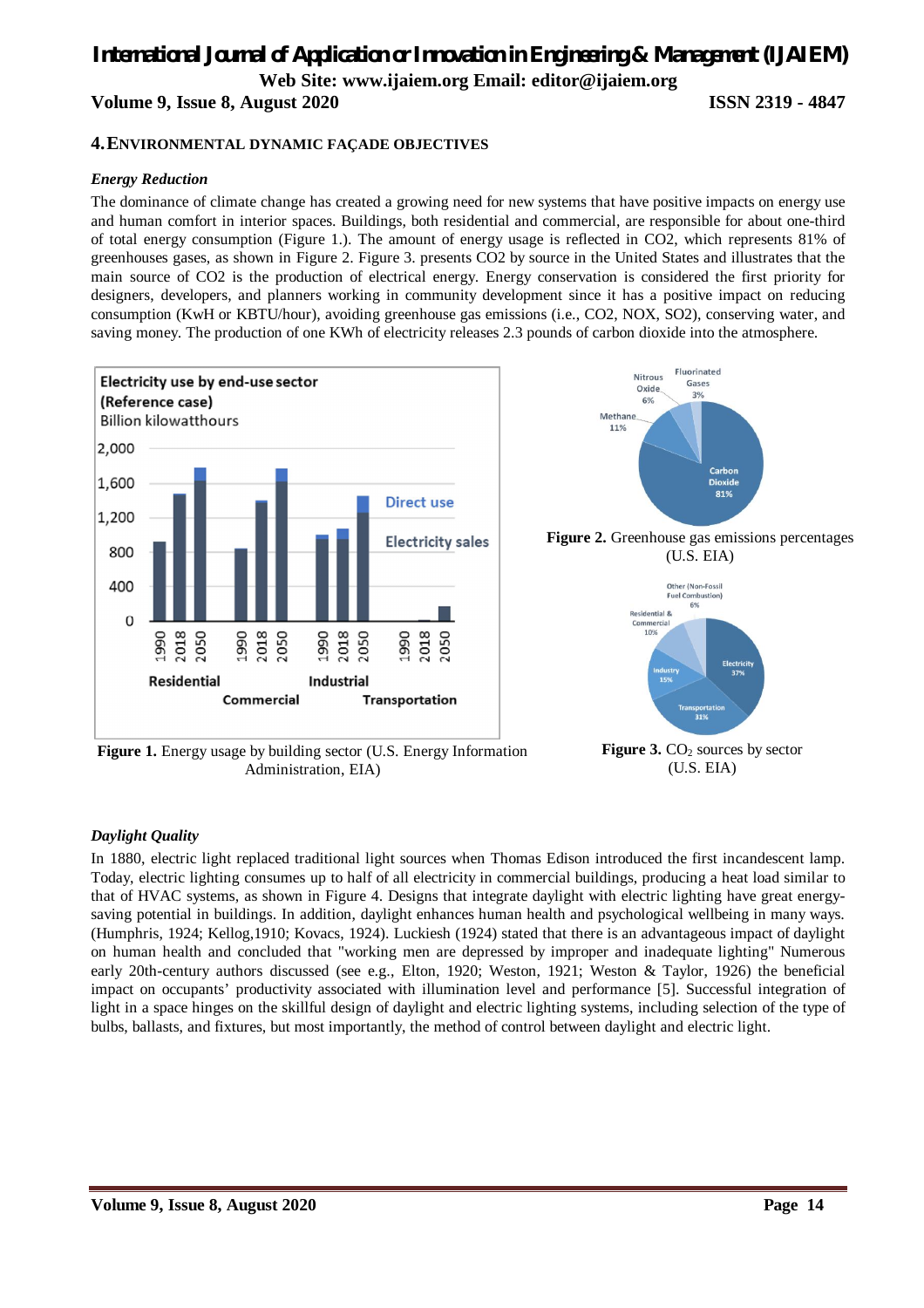## *International Journal of Application or Innovation in Engineering & Management (IJAIEM)*

**Web Site: www.ijaiem.org Email: editor@ijaiem.org**

**Volume 9, Issue 8, August 2020 ISSN 2319 - 4847**



**Figure 4.** Electricity consumption by building component (U.S. EIA)

#### *Optimizing the View*

A view of the outdoors has been proven to have beneficial impacts on health and psychological wellbeing through several studies. Ulrich (1984) found that the view in patients' hospital rooms enhances the healing process. Kaplan, Talbot, and Kaplan (1988) found that in the workplace, access to nature corresponds with a reduction of job stress and higher levels of job satisfaction. Collins (1975) found that a view to any scene is better than not having a view [5].

#### **5.RESEARCH METHODOLOGY**

The proposed framework must follow many designs, functions, and operational restrictions to achieve the desired purposes of the dynamic façade. The proper response to restrictions leads to optimized façade functionality and energy performance of the building and human visual and thermal comfort. The proposed framework was developed to contribute to the built environment and achieve a more sustainable, functional dynamic façade. The framework minimizes the inaccuracy of the dynamic facades, which leads to more efficient and sustainable systems. It is designed from six main components; each one of them asks for a comprehensive analysis to understand the project challenges and what is the special considerations for each component. In this research, each component will be explained to illustrate the necessity of these components and their impact on the dynamic façade design.



**Figure 5.** Design Framework (by author).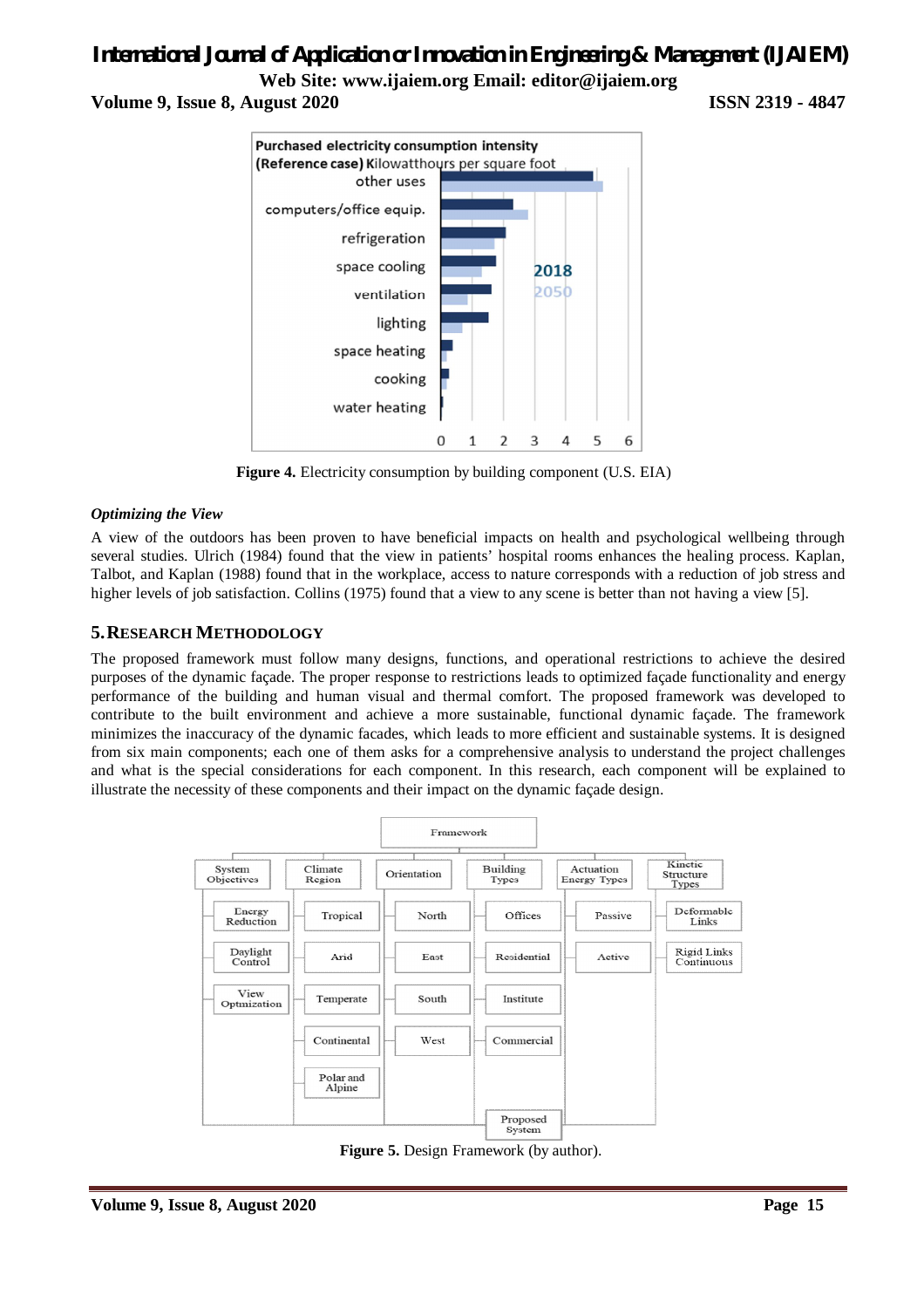### *International Journal of Application or Innovation in Engineering & Management (IJAIEM)* **Web Site: www.ijaiem.org Email: editor@ijaiem.org**

**Volume 9, Issue 8, August 2020 ISSN 2319 - 4847**

#### *Climate Region*

Weather is the atmospheric condition for a day or portion of a day. Wind speed and direction, precipitation, and temperature are weather factors that determine the climate of a region. Climate is the cumulative weather conditions over a long period. Weather conditions are affected by three main variables. The first is latitude, which determines the placement of a region. The farther from the equator, the less heat is received from the sun. The second is water body proximity, which affects temperature and humidity. The third is elevation above sea level, which affects temperature.

Climate is never static and always dynamic. The ever-changing climate is a major external force at work on buildings. Designers can manipulate various climatic elements to achieve human thermal comfort. Therefore, it is essential, from an energy-conscious design standpoint, to study and analyze the different climate elements, types, and associated data.

#### *Example: Arid Climate*

A region with an arid climate is extremely hot and dry in the summer season and moderately cold in the winter season. Regions with this type of climate have high energy consumption. The diurnal temperature range in the summer is wide and thus summer nights are relatively cool. There is sunshine about 85% of the year, and night skies are mostly clear. The humidity is generally below the human comfort range over the course of a year, and average annual precipitation is about 7 in (18 cm) [6].

Norbert Lechner, in his book Heating, Cooling, Lighting, mentioned a number of climate design priorities, which are:

High priority

- Keep hot temperatures low during the summer.
- Provide protection from the summer sun.
- Use evaporative cooling in the summer.
- Use thermal mass to reduce day-to-night temperature swings during the summer.

Lower priority

- Retain the heat and keep cool air out of buildings during the winter.
- Let the winter sun into buildings.
- Use natural ventilation to cool in the spring and fall.

#### *Façade Orientation*

Windows are responsible for 30% of the heating and cooling loads of buildings. The mean radiant temperature (MRT), which contributes to thermal comfort, is influenced by windows [6]. The total heat gain through windows corresponds to a buildings' orientation, as shown in Figure 4.6. Window orientation is an essential factor of building energy consumption. Balcomb's (1987) solar radiation study articulates the amount of solar radiation received by each orientation (Figure 6.). Their study on transmitted solar radiation also shows the amount of solar radiation (Figure 7.) that penetrates to interior spaces through each facade orientation.



**Figure 6.** On June 21 South-oriented windows maximize solar radiation in the summer and minimize it in the winter (Balcomb, 1987)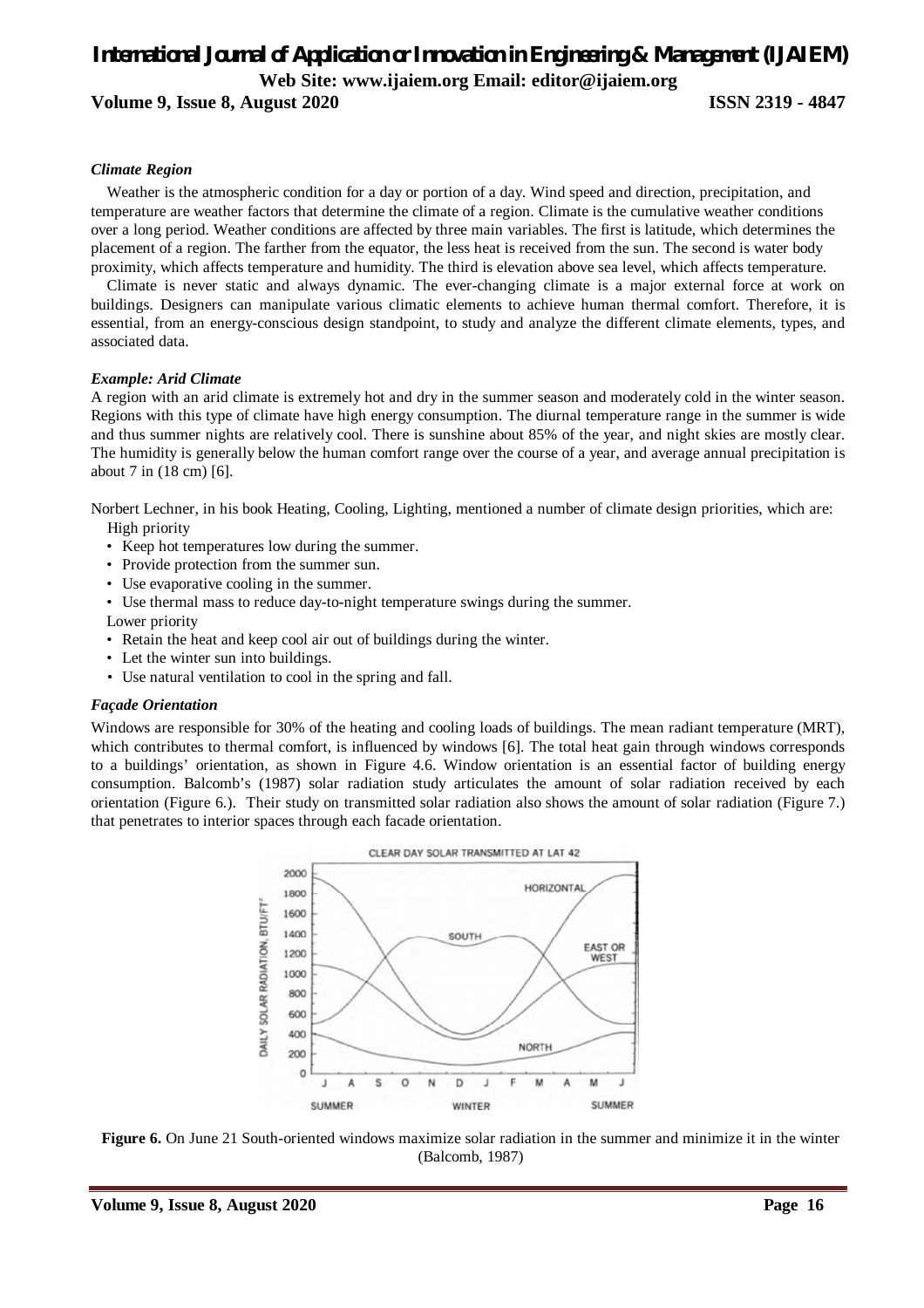### *International Journal of Application or Innovation in Engineering & Management (IJAIEM)* **Web Site: www.ijaiem.org Email: editor@ijaiem.org Volume 9, Issue 8, August 2020 ISSN 2319 - 4847**





#### *Example: West Orientation*

West and east oriented windows receive the highest amount of solar radiation in the summer season (Figure 2.7). As shown in Figure 2.8, the solar radiation transmitted through windows on the west and east in the summer season is higher than the amount in the winter. West and east orientation have negative impacts on energy consumption and thermal comfort in buildings. In addition, they affect human visual comfort through the direct sunlight that comes from a lower solar altitude angle. The solar altitude angle in the west and east is extremely low in the late afternoon, making it hard to block with shading devices of reasonable dimensions, or requiring division of the window into small segments (Figure 8.).



**Figure 8.** West-oriented window in Dinsmore classroom at Collage of Architecture, The University of Arizona outdoor and indoor viewpoints (by the author)

#### *Building Types*

Each building type has distinguished code, construction, and function requirements. Air conditioning systems (HVAC) deliver heating, cooling, and air circulation/cleansing; lighting systems deliver illumination; water heating and sanitation systems deliver and dispose of water; electrical and gas systems deliver power and fuel; elevators and escalators provide mobility; and envelope systems (windows, walls, and roofing) seal the conditioned environment from the outside. Moreover, the behavior of a building's occupants plays an enormous role in the overall energy usage and performance of that building.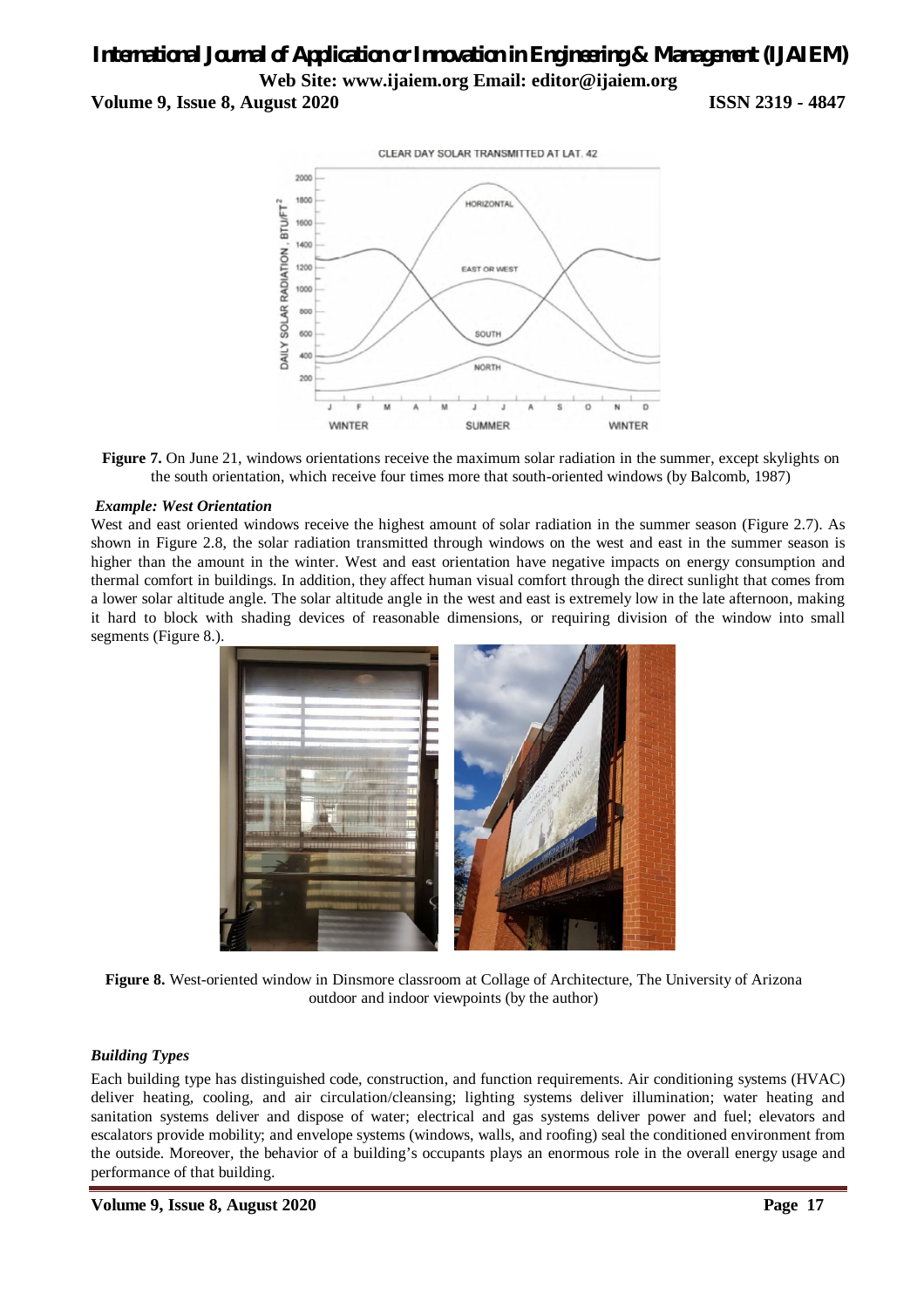### *International Journal of Application or Innovation in Engineering & Management (IJAIEM)* **Web Site: www.ijaiem.org Email: editor@ijaiem.org**

#### **Volume 9, Issue 8, August 2020 ISSN 2319 - 4847**

### *Example: Office Buildings*

The commercial sector, which includes office buildings, accounts for approximately 35% of all electricity consumption in the United States. Recently, the number of office buildings has increased in response to industry growth. Office buildings are commonly designed with mainly glazed façades in an effort to express luxury, with the unintended consequence of increasing daylight in interior spaces. Thus, this type of façade is a potential source of undesirable glare and daylight and can lead to high energy consumption and thermal discomfort due to high demand for cooling and heating.

#### *Actuation Energy*

The first law of thermodynamics states that the total energy of an isolated system is constant; energy can be transformed from one form to another but can be neither created nor destroyed. In physics, energy is the capacity for doing work. Actuation energy is the main energy source for machine or device operation. It represents many forms of energy such as electric current, hydraulic fluid pressure, pneumatic pressure, or human power. The original energy form is transformed into motion and movement.

#### *Actuators*

An actuator is an element of a mechanical system that provides a control signal and a source of energy. It converts energy into motion, or is a mechanism control, and is operated by electricity and manual power. Linear and rotary motion are types of actuator movement. A rotating knob or handwheel can be used as a manual source of energy, and rigid chains with linear actuators provide push and pull motions. Valve control is a typical use of actuators, for example, for ball valves or butterfly valves.

#### *Examples of Natural Sources of Energy*

There are many types of natural energy that can be harvested to create an active or passive system that uses the original force without conversion to electrical energy. These resources are:

- Solar energy
- Wind
- Material properties
- Biomass
- Hydrogen
- Geothermal
- Ocean
- Hydropower

#### *Example of the Solar Energy Source*

Solar energy is dependent upon the sun's thermonuclear reaction (conversion of hydrogen to helium) at its core (29 million°F), which propagates as radiation to the sun's apparent surface, called the corona, then travels 93 million miles (149.6 Kilometers) to reach the Earth's surface [7]. Solar energy can help achieve a more sustainable environment. The total energy received from the sun each day is greater than the total energy used by end-users in a year, placing it at the top of the alternative energy list. Solar energy is among the most efficient sources of energy [8].

#### *Kinetic Structure System*

In the literature, there are many definitions of adaptive structures. Adaptable, transformable, and deployable architecture are renowned terms in the sustainable architecture field, but it is difficult to distinguish the differences between them. Adaptive structures involve a combination of materials, structural systems, and operational methods that work sophisticatedly together in response to the environment to enhance human comfort.

In 1970, Zuk and Clark described transformable structures and kinetic architecture as follows: "the architectural form could be inherently displaceable, deformable, expandable or capable of kinetic movement". The function of transformable structures or adaptable architecture must be specified, such as glare control, control of amount of daylight, or heat gain, in specific conditions such as location, climate condition, or orientation. The transformation mechanism has a huge range of possibilities, from hinging and rolling to inflating. The process works from a compact to an expanded form and vice versa [9].

Time is a significant factor of transformable structures since these structures change over time. The transformable structure is a part of reversible and repeated architecture (Bouten, 2015) [10]. Rivas-Adrover (2015) defined deployable structures as those that "can expand and contract due to their geometrical, material and mechanical properties –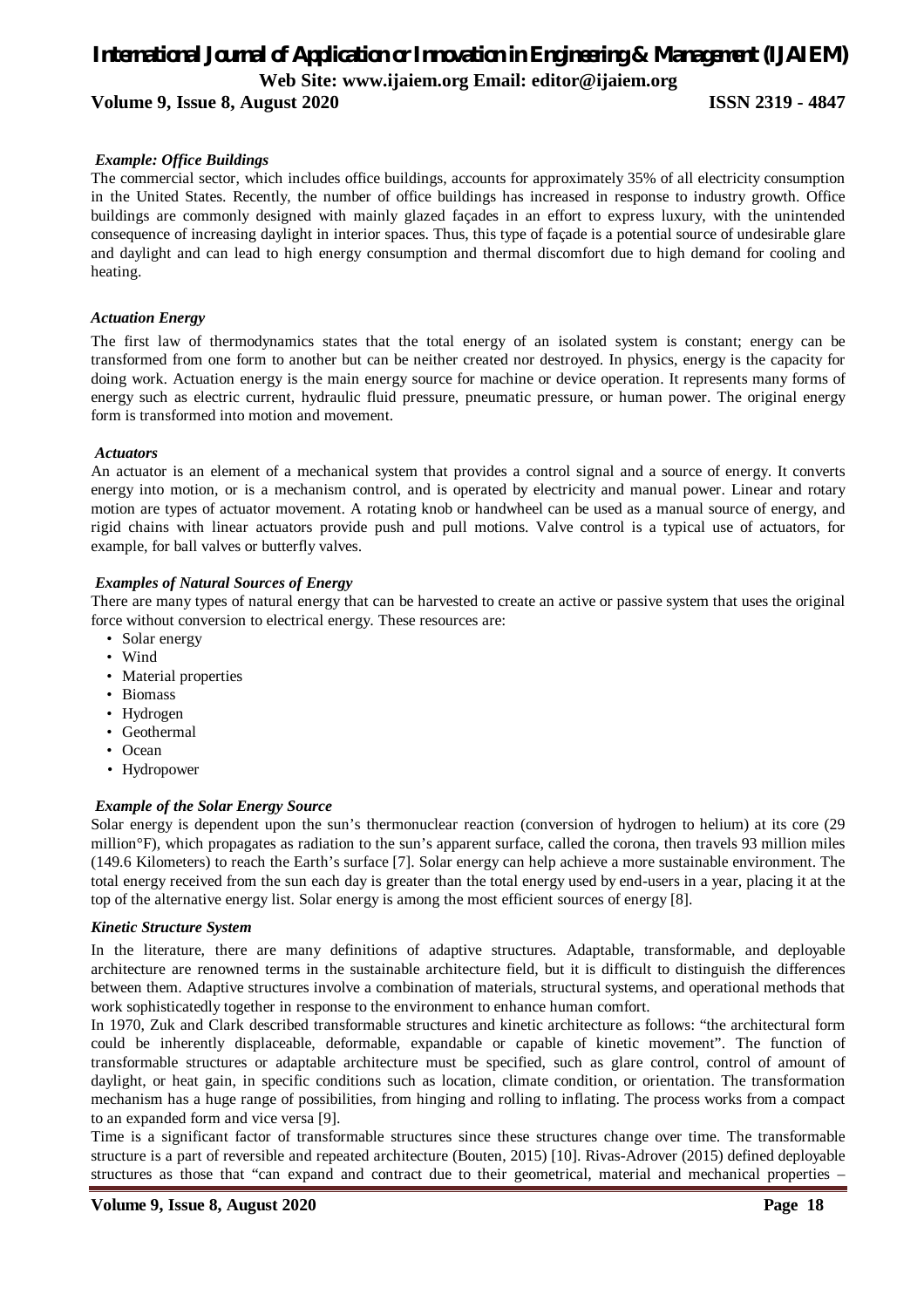### *International Journal of Application or Innovation in Engineering & Management (IJAIEM)* **Web Site: www.ijaiem.org Email: editor@ijaiem.org**

### **Volume 9, Issue 8, August 2020 ISSN 2319 - 4847**

offering the potential to create truly transforming environments" [11]. The difference between a transformable structure and deployable structure, as defined by Werner (2013), is that a deployable structure has connected structural components that need to move together in order to transform. On the other hand, a transformable structure has jointed pieces, but they do not need necessarily to perform together for the form to transform [12].

#### *Classification of Kinetic Structure Systems*

There are many classifications of transformable structures. All are based on a central idea that drives the classification. According to Hanaor and Levy (2001), the most useful classification is in terms of the morphology of form, which plays a significant role in kinetic movement, movement mechanisms, movement components, and materiality [13]. The main categories are:

- Rigid links Bar elements
- Rigid links Continuous surfaces
- Deformable links Bar elements
- Deformable links Continuous surfaces



**Figure 9.** Classification of kinetic structure systems (by the author).

#### *Example: A longitudinal foldable plate structure*

A kinetic system has a longitudinal foldable plate structure also known as a hinged plate element. The mechanism is based on planar surfaces that have only one degree of freedom. They mainly use a linear deployment method that